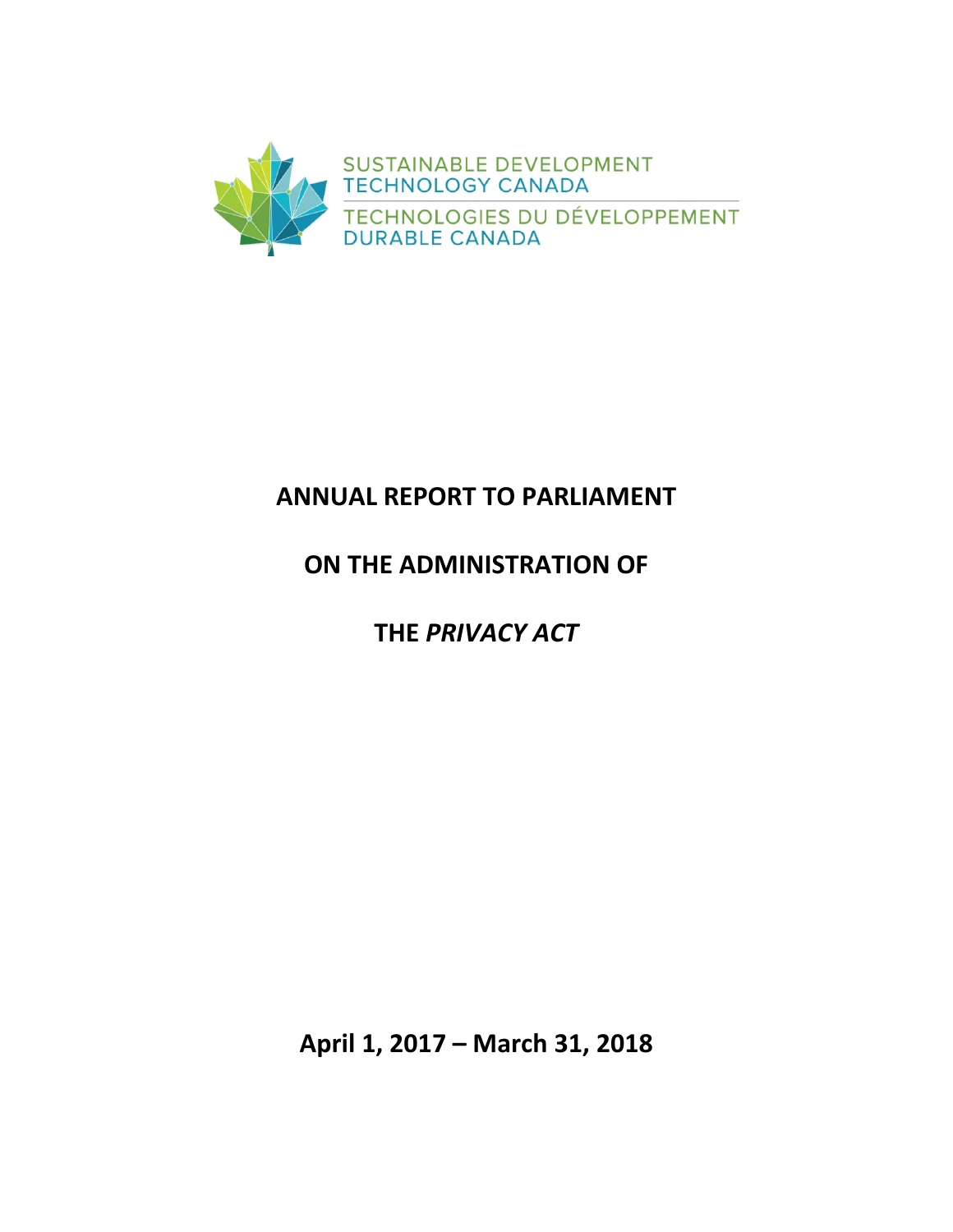# Table of contents

| $\label{eq:1} \mbox{Introduction} \underset{~~\ldots\\ \mbox{}}{\ldots\\ \mbox{}} \underset{~~\ldots\\ \mbox{}}{\ldots\\ \mbox{}} \underset{~~\ldots\\ \mbox{}}{\ldots\\ \mbox{}} \underset{~~\ldots\\ \mbox{}}{\ldots\\ \mbox{}} \underset{~~\ldots\\ \mbox{}}{\ldots\\ \mbox{}} \underset{~~\ldots\\ \mbox{}}{\ldots\\ \mbox{}} \underset{~~\ldots\\ \mbox{}}{\ldots\\ \mbox{}} \underset{~~\ldots\\ \mbox{}}{\ldots\\ \mbox{}} \underset{~~\ldots\\ \mbox{}}{\ldots\\ \mbox{}}$ |    |
|------------------------------------------------------------------------------------------------------------------------------------------------------------------------------------------------------------------------------------------------------------------------------------------------------------------------------------------------------------------------------------------------------------------------------------------------------------------------------------|----|
|                                                                                                                                                                                                                                                                                                                                                                                                                                                                                    |    |
|                                                                                                                                                                                                                                                                                                                                                                                                                                                                                    |    |
|                                                                                                                                                                                                                                                                                                                                                                                                                                                                                    |    |
|                                                                                                                                                                                                                                                                                                                                                                                                                                                                                    |    |
|                                                                                                                                                                                                                                                                                                                                                                                                                                                                                    |    |
|                                                                                                                                                                                                                                                                                                                                                                                                                                                                                    |    |
|                                                                                                                                                                                                                                                                                                                                                                                                                                                                                    | 12 |
|                                                                                                                                                                                                                                                                                                                                                                                                                                                                                    | 13 |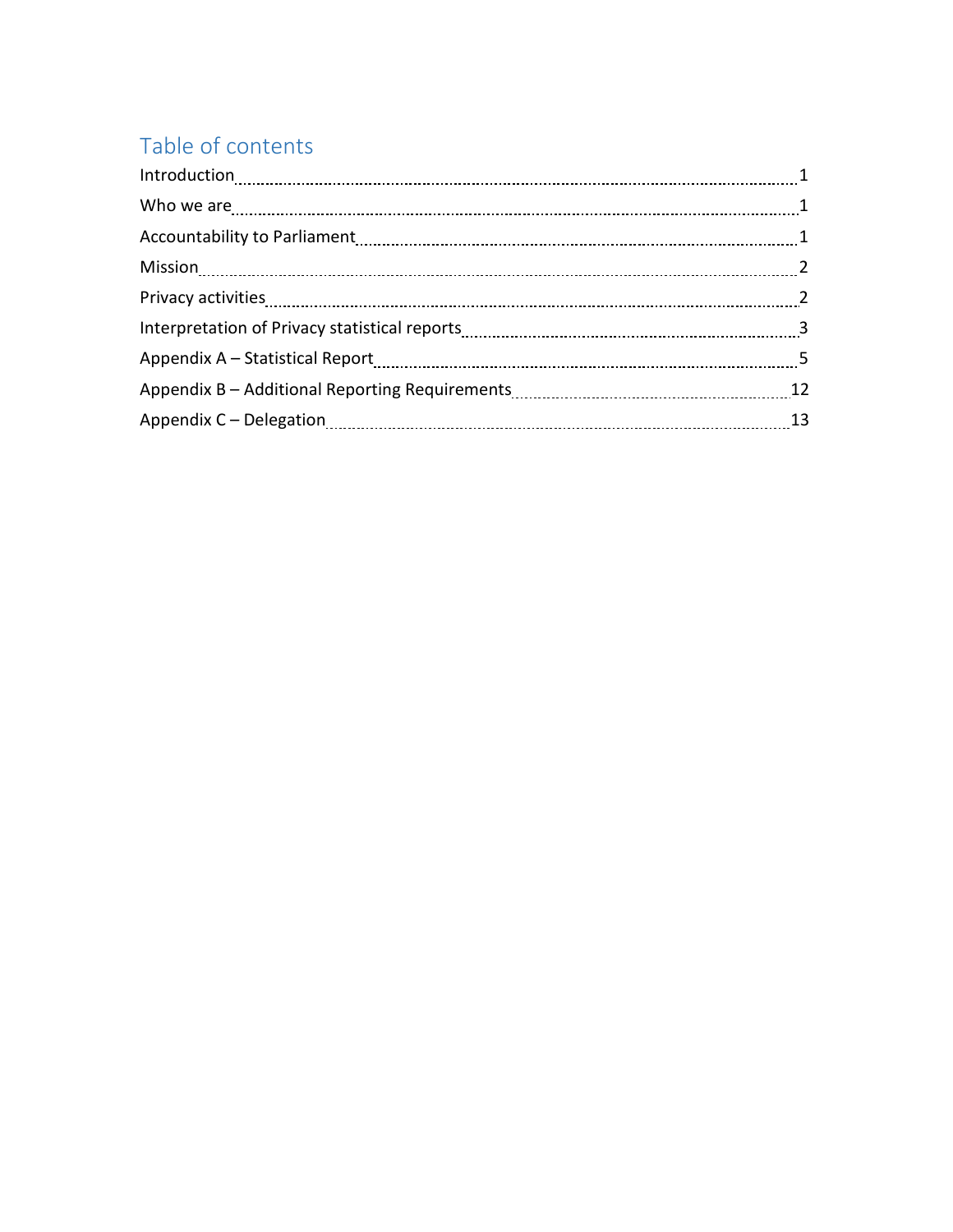## **Introduction**

Sustainable Development Technology Canada (SDTC) is pleased to submit to the Minister of Innovation, Science and Economic Development, for tabling in Parliament, its annual report on the administration of the *Privacy Act* for the reporting period commencing April 1, 2016 and ending March 31, 2017. This report is submitted in accordance with section 72 of the *Act.*

The *Privacy Act* took effect on July 1, 1983. The PA extends to individuals the right of access to information held by the government, about themselves, subject to specific and limited exceptions. The *Act* also protects individuals' personal information and gives individuals substantial control over its collection, use and disclosure.

## Who we are

Sustainable Development Technology Canada (SDTC) is a foundation created by the Government of Canada to support Canadian companies with the potential to become world leaders in their efforts to develop and demonstrate new environmental technologies that address climate change, clean air, clean water and clean soil.

Governance and oversight of the Foundation's activities are provided by an independent, 15-member Board of Directors made up of private and not-for-profit sector leaders from across Canada with a broad range of experience and expertise. This Board oversight includes accountability for the management of the Foundation's financial matters, strategic direction and business affairs. A list of the current Board of Directors and Members of the Foundation can be found [at](https://www.sdtc.ca/en/about-sdtc/team/board-committees) sdtc.ca.

## Accountability to Parliament

In addition to being accountable to its Board of Directors, SDTC is accountable to Parliament through the Minister of Innovation, Science and Economic Development Canada (ISED).

In its accountability to Parliament, SDTC adheres to many federal Acts and has been asked to participate in a number of federal reviews and evaluations undertaken by federal government departments including the Office of the Auditor General of Canada and the Treasury Board of Canada Secretariat.

Budget 2017 characterized SDTC as a flagship program and included an additional investment of \$400 million over five years to re-capitalize the SD Tech Fund. This \$400 million commitment is the single largest investment to SDTC made by the Government of Canada since inception in 2001.

Since 2001, the Government of Canada has committed \$1.364 billion to SDTC.

## **Mission**

SDTC's mission is to be a catalyst and convenor for Canada's cleantech ecosystem by helping Canadian entrepreneurs accelerate the development and deployment of globally competitive clean technology solutions.

To realize this mission, SDTC seeks to:

1. Fund the development and demonstration of new sustainable development technologies related to climate change, clean air, clean water and clean soil.

PAGE 3 of 15

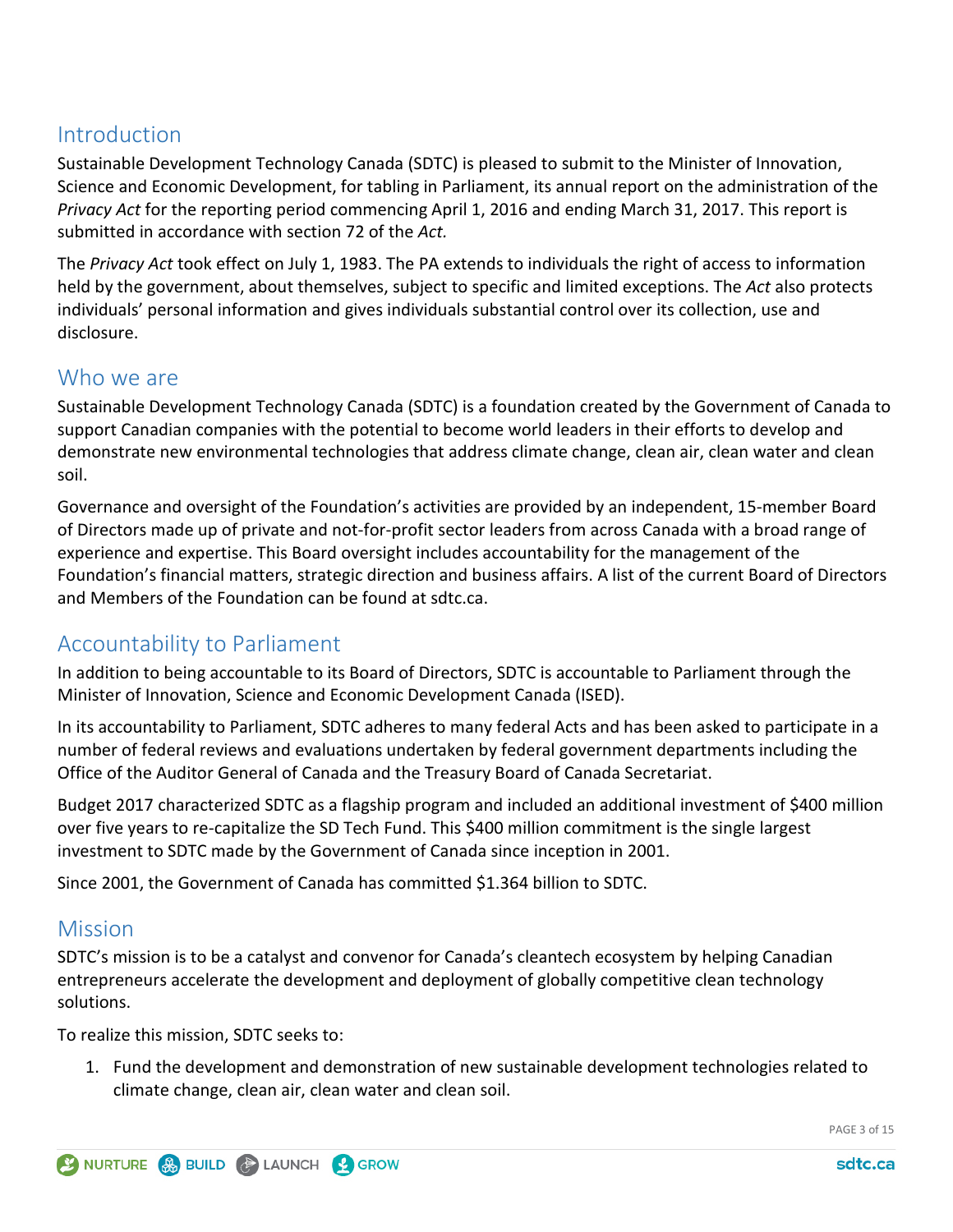- 2. Foster and encourage innovative collaboration and partnering amongst the private sector, academia, not-for-profit and other like-mandated organizations to develop and demonstrate environmental technologies with respect to climate change, clean air, clean water and clean soil.
- 3. Promote timely diffusion of new sustainable development technologies across key economic sectors in Canada.

## Privacy Activities

The President & CEO is the designated head of the institution for the *Privacy Act*. The President & CEO, with support from the VP Performance, is responsible for the development, coordination and implementation of effective policies, guidelines, systems and procedures to enable efficient processing of requests under the *Privacy Act.* The ATIP office consists of one ATIP Coordinator and relies on the advice and guidance of consultants and legal advisors on an as needed basis.

The activities of the Access to Information and Privacy office include:

- Processing requests under the *Act*;
- Developing and maintaining policies, procedures and guidelines to ensure the Act is respected by the institution;
- Promoting awareness of the Act to ensure SDTC's responsiveness to the obligations imposed on the government;
- Monitoring SDTC's compliance with the Act, regulations and relevant procedures and policies;
- Preparing annual reports to Parliament and other statutory reports, as well as other material that may be required by central agencies;
- Representing SDTC in dealings with the Treasury Board Secretariat (TBS), the Privacy Commissioner and other government funds and agencies regarding the application of the Act as they relate to SDTC;
- Supporting SDTC in meeting its commitments in relation to greater openness and transparency through proactive disclosure of information and the disclosure of information through informal avenues.



## Interpretation of Privacy statistical reports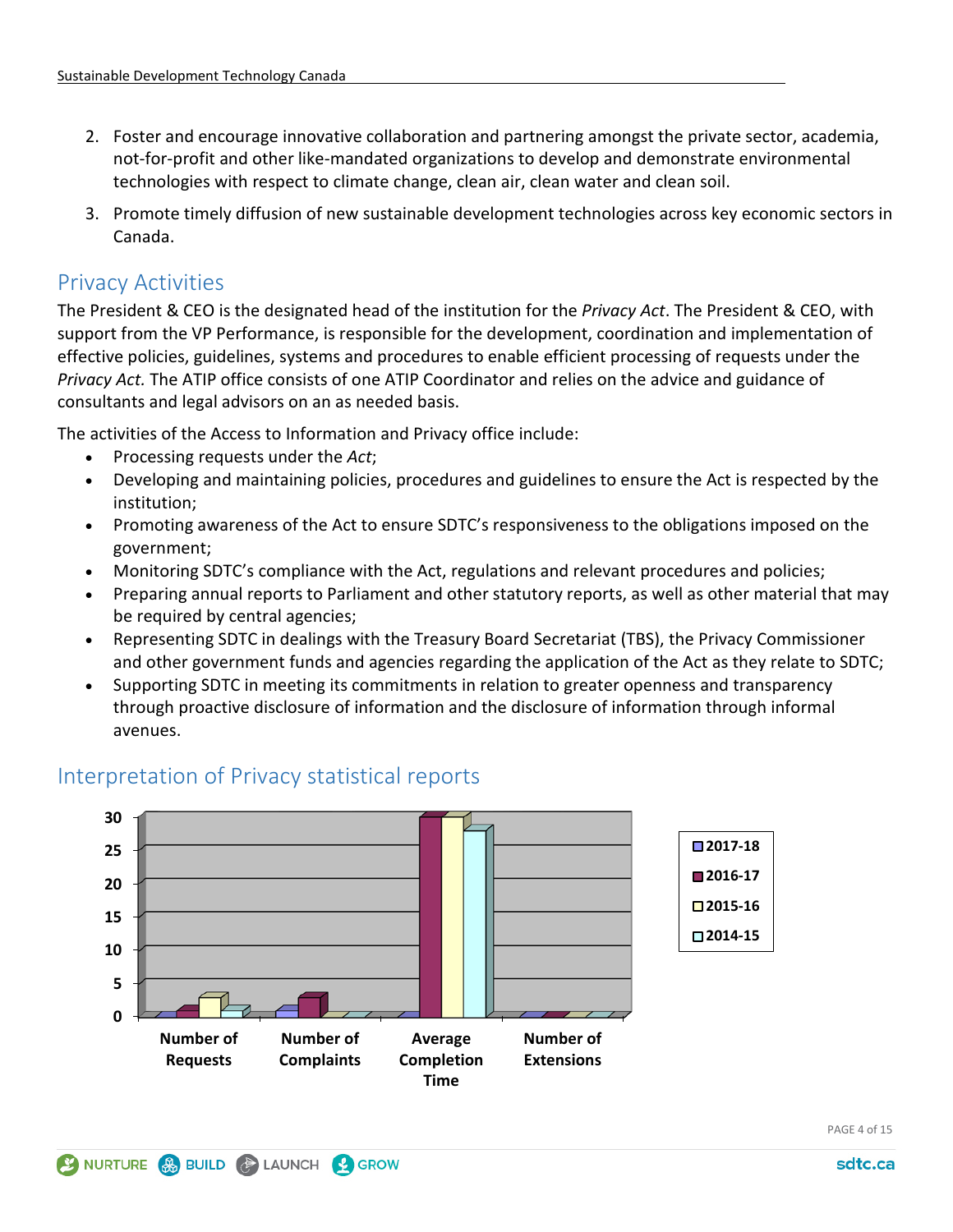From the above statistical analysis comparing this fiscal to the past three, SDTC received fewer Privacy requests than usual. SDTC has implemented an *Access to Information and Privacy* processing software which expedites the management and processing of Privacy requests. This software monitors and alerts the ATIP Coordinator to approaching deadlines. SDTC continues to work towards the implementation of an electronic records document management system which will significantly reduce the amount of time it takes to collect requested records.

During the reporting period SDTC did not receive any Privacy requests.

SDTC received one *Privacy Act* complaint during this reporting period. SDTC works closely with the Office of the Privacy Commissioner to address complaints. Our procedures are highly detailed and well supported for the decisions we make when releasing information through the Privacy Act. Therefore, the majority of complaints that have been filed against SDTC have been resolved as unfounded.

There were six formal training sessions conducted during the reporting period attended by 38 individuals. The ATIP Coordinator attended quarterly community meetings hosted by Treasury Board Secretariat. Continuous advice and recommendations were provided by consultants and legal counsel on an as required basis to management and staff.

No audits were conducted during the reporting period.

No new institution-specific privacy related policies, guidelines or procedures were implemented in the institution during the reporting period.

There were no Privacy Impact Assessments (PIAs) done during this reporting period.

There were no new data sharing activities during this reporting period.

During the reporting period, SDTC did not make any disclosures of personal information pursuant to subsection 8(2)(m) of the *Privacy Act*.

No material privacy breaches occurred during the reporting period.

For 2017-2018, the costs directly associated with the administration of the *Privacy Act* are estimated at \$6,932.

| Staff                                | \$5,490 |
|--------------------------------------|---------|
| Consultant fees                      | \$1,442 |
| <b>Office Equipment and Supplies</b> | \$0     |

PAGE 5 of 15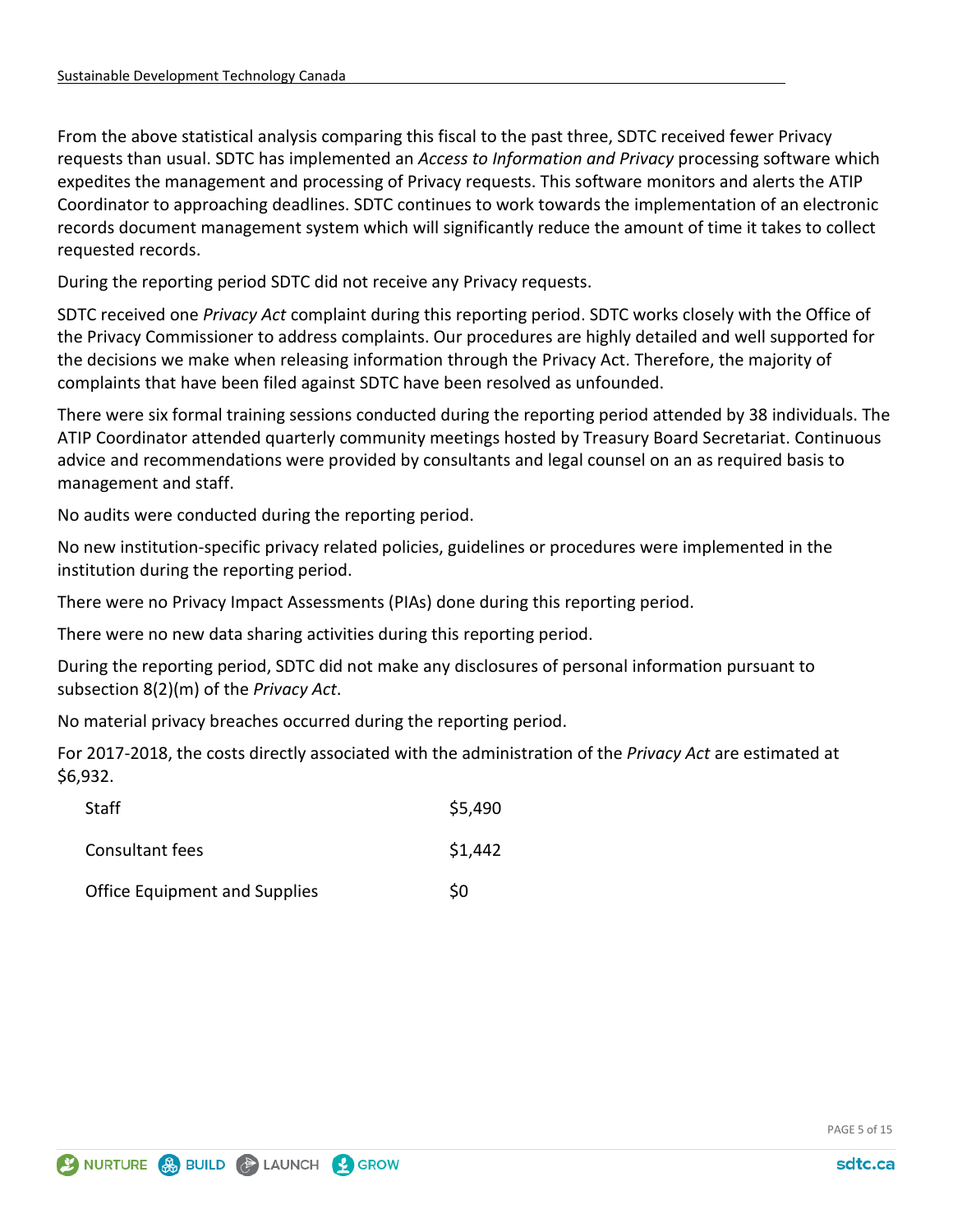## APPENDIX A – Statistical Report



Government Gouvernement<br>of Canada du Canada

## **Statistical Report on the** *Privacy Act*

**Name of institution:** Sustainable Development Technology Canada

to **Reporting period:** 2017-04-01 to 2018-03-31

## **Part 1: Requests Under the** *Privacy Act*

|                                            | <b>Number of Requests</b> |
|--------------------------------------------|---------------------------|
| Received during reporting period           |                           |
| Outstanding from previous reporting period |                           |
| Total                                      |                           |
| Closed during reporting period             |                           |
| Carried over to next reporting period      |                           |

#### **Part 2: Requests Closed During the Reporting Period**

#### **2.1 Disposition and completion time**

|                                          | <b>Completion Time</b> |                  |                  |                      |                       |                       |                             |          |
|------------------------------------------|------------------------|------------------|------------------|----------------------|-----------------------|-----------------------|-----------------------------|----------|
| <b>Disposition of</b><br><b>Requests</b> | 1 to 15<br>Days        | 16 to 30<br>Days | 31 to 60<br>Days | 61 to<br>120<br>Days | 121 to<br>180<br>Days | 181 to<br>365<br>Days | More<br>Than<br>365<br>Days | Total    |
| All disclosed                            | 0                      | 0                | 0                | 0                    | 0                     | 0                     | 0                           | $\Omega$ |
| Disclosed in part                        | $\Omega$               | $\Omega$         | $\Omega$         | 0                    | $\Omega$              | $\Omega$              | $\Omega$                    | 0        |
| All exempted                             | $\Omega$               | $\Omega$         | $\Omega$         | 0                    | $\Omega$              | $\Omega$              | 0                           | 0        |
| All excluded                             | $\Omega$               | $\Omega$         | $\Omega$         | 0                    | $\Omega$              | $\Omega$              | 0                           | $\Omega$ |
| No records exist                         | $\Omega$               | $\Omega$         | $\Omega$         | $\Omega$             | $\Omega$              | $\Omega$              | $\Omega$                    | 0        |
| Request abandoned                        | $\Omega$               | $\Omega$         | $\Omega$         | 0                    | $\Omega$              | 0                     | $\Omega$                    | $\Omega$ |
| Neither confirmed nor                    |                        |                  |                  |                      |                       |                       |                             |          |
| denied                                   | $\Omega$               | $\Omega$         | $\Omega$         | 0                    | $\Omega$              | $\Omega$              | 0                           | 0        |
| Total                                    | $\Omega$               | 0                | $\Omega$         | 0                    | $\Omega$              | 0                     | 0                           | 0        |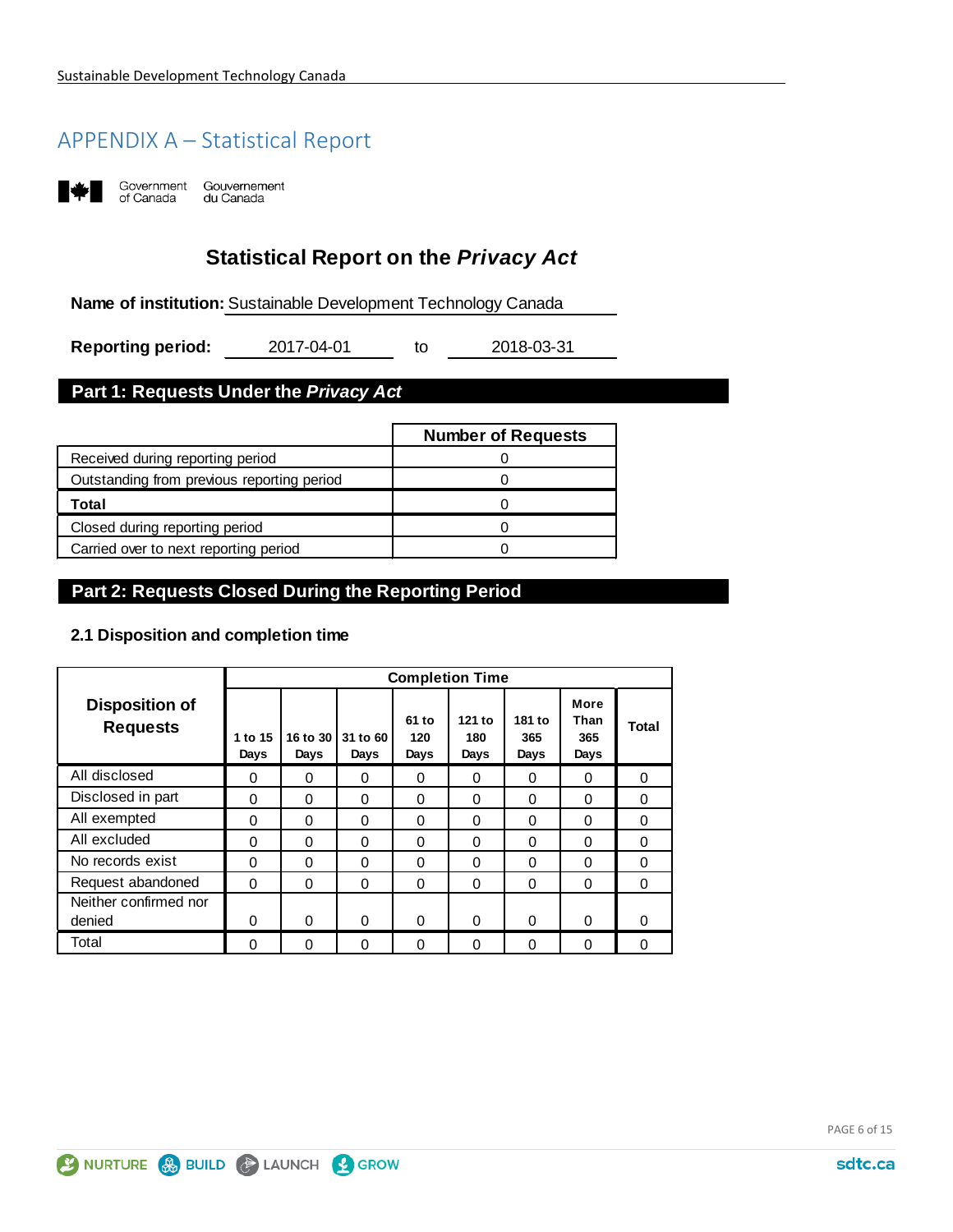#### **2.2 Exemptions**

|                | Number of       |                | <b>Number of</b> |                | Number of       |
|----------------|-----------------|----------------|------------------|----------------|-----------------|
| <b>Section</b> | <b>Requests</b> | <b>Section</b> | <b>Requests</b>  | <b>Section</b> | <b>Requests</b> |
| 18(2)          | 0               | 22(1)(a)(i)    |                  | 23(a)          |                 |
| 19(1)(a)       | 0               | 22(1)(a)(ii)   | 0                | 23(b)          |                 |
| 19(1)(b)       | 0               | 22(1)(a)(iii)  | 0                | 24(a)          |                 |
| 19(1)(c)       | 0               | 22(1)(b)       | 0                | 24(b)          |                 |
| 19(1)(d)       | 0               | 22(1)(c)       | 0                | 25             | 0               |
| 19(1)(e)       | 0               | 22(2)          | 0                | 26             |                 |
| 19(1)(f)       | 0               | 22.1           | 0                | 27             |                 |
| 20             | 0               | 22.2           | 0                | 28             |                 |
| 21             | 0               | 22.3           | 0                |                |                 |

#### **2.3 Exclusions**

| <b>Section</b> | Number of<br><b>Requests</b> | <b>Section</b> | Number of<br><b>Requests</b> | <b>Section</b> | Number of<br><b>Requests</b> |
|----------------|------------------------------|----------------|------------------------------|----------------|------------------------------|
| 69(1)(a)       |                              | 70(1)          |                              | 70(1)(d)       |                              |
| 69(1)(b)       |                              | 70(1)(a)       |                              | 70(1)(e)       |                              |
| 69.1           |                              | 70(1)(b)       |                              | 70(1)(f)       |                              |
|                |                              | 70(1)(c)       |                              | 70.1           |                              |

#### **2.4 Format of information released**

| <b>Disposition</b> | Paper | <b>Electronic</b> | <b>Other formats</b> |
|--------------------|-------|-------------------|----------------------|
| All disclosed      |       |                   |                      |
| Disclosed in part  |       |                   |                      |
| Total              |       |                   |                      |

## **2.5 Complexity**

#### **2.5.1 Relevant pages processed and disclosed**

| Disposition of        | <b>Number of Pages</b> | <b>Number of Pages</b> |                           |
|-----------------------|------------------------|------------------------|---------------------------|
| <b>Requests</b>       | <b>Processed</b>       | <b>Disclosed</b>       | <b>Number of Requests</b> |
| All disclosed         |                        |                        |                           |
| Disclosed in part     |                        |                        |                           |
| All exempted          |                        |                        |                           |
| All excluded          |                        |                        |                           |
| Request abandoned     |                        |                        |                           |
| Neither confirmed nor |                        |                        |                           |
| denied                |                        |                        |                           |
| Total                 |                        |                        |                           |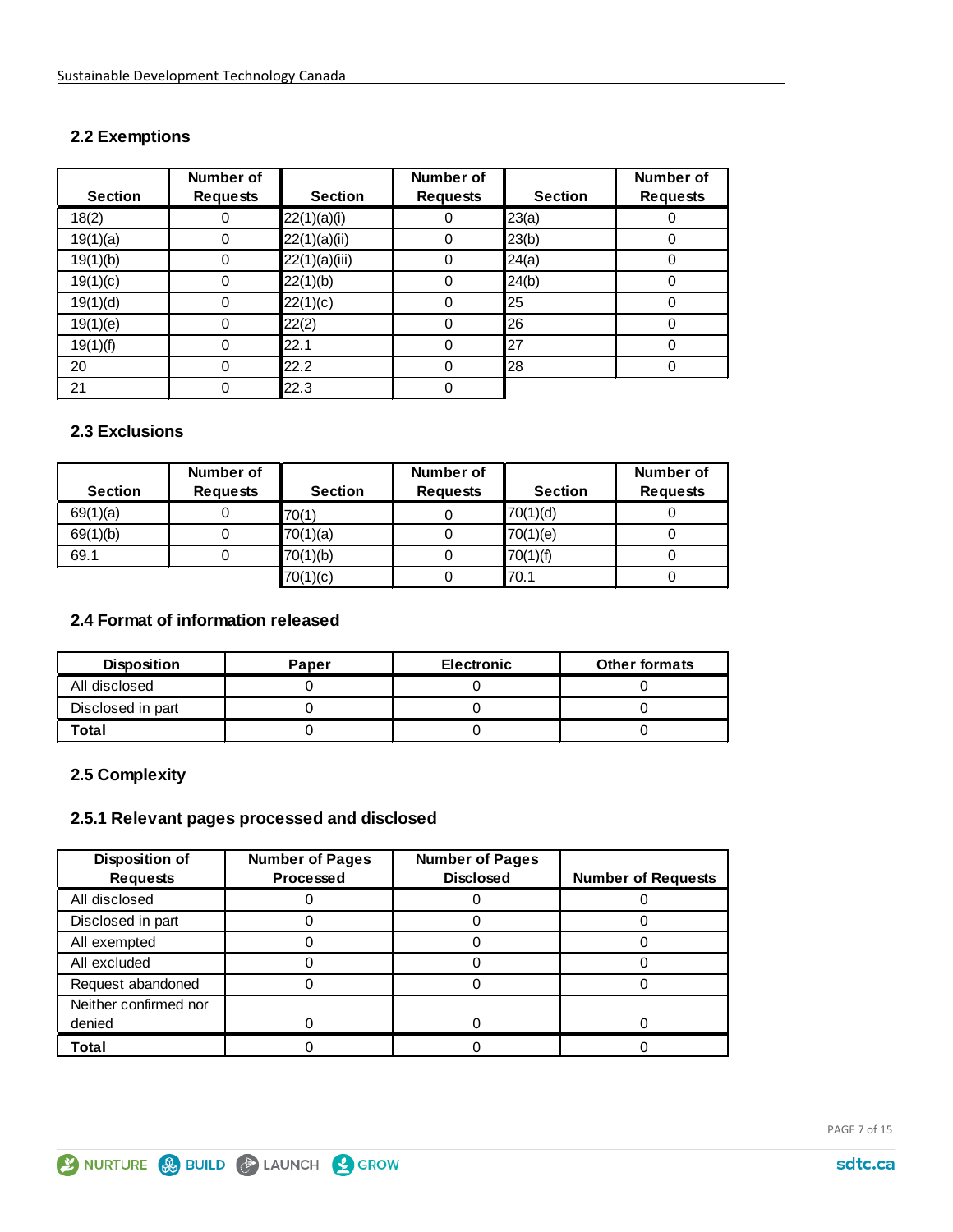|                                           |                                 | Less Than 100<br>Pages<br><b>Processed</b> |                                 | 101-500<br>501-1000<br><b>Pages</b><br>Pages<br><b>Processed</b><br><b>Processed</b> |                                 | 1001-5000<br>Pages<br><b>Processed</b> |                                 | More Than 5000<br><b>Pages</b><br><b>Processed</b> |                                        |                               |
|-------------------------------------------|---------------------------------|--------------------------------------------|---------------------------------|--------------------------------------------------------------------------------------|---------------------------------|----------------------------------------|---------------------------------|----------------------------------------------------|----------------------------------------|-------------------------------|
| <b>Disposition</b>                        | <b>Number</b><br>of<br>Requests | Pages<br><b>Disclose</b><br>d              | Number<br>of<br><b>Requests</b> | Pages<br><b>Disclose</b><br>d                                                        | <b>Number</b><br>of<br>Requests | Pages<br><b>Disclose</b><br>d          | <b>Number</b><br>of<br>Requests | Pages<br><b>Disclose</b><br>d                      | <b>Number</b><br>of<br><b>Requests</b> | Pages<br><b>Disclose</b><br>d |
| All disclosed                             | $\Omega$                        | $\Omega$                                   | $\Omega$                        | 0                                                                                    | $\Omega$                        | $\Omega$                               | $\Omega$                        | $\Omega$                                           | $\Omega$                               | $\Omega$                      |
| Disclosed in<br>part                      | 0                               | $\Omega$                                   | 0                               | 0                                                                                    | 0                               | 0                                      | 0                               | $\Omega$                                           | 0                                      | $\Omega$                      |
| All exempted                              | $\Omega$                        | $\Omega$                                   | $\Omega$                        | 0                                                                                    | $\Omega$                        | $\Omega$                               | $\Omega$                        | $\Omega$                                           | $\Omega$                               | $\Omega$                      |
| All excluded                              | $\Omega$                        | $\Omega$                                   | $\Omega$                        | 0                                                                                    | $\Omega$                        | 0                                      | $\Omega$                        | $\Omega$                                           | $\Omega$                               | $\Omega$                      |
| Request<br>abandoned                      | $\Omega$                        | $\Omega$                                   | $\Omega$                        | 0                                                                                    | $\Omega$                        | 0                                      | 0                               | $\Omega$                                           | 0                                      | $\Omega$                      |
| <b>Neither</b><br>confirmed nor<br>denied | $\Omega$                        | $\Omega$                                   | 0                               | 0                                                                                    | $\Omega$                        | $\Omega$                               | $\Omega$                        | $\Omega$                                           | O                                      | O                             |
| Total                                     | 0                               | $\Omega$                                   | $\Omega$                        | 0                                                                                    | $\Omega$                        | $\Omega$                               | 0                               | $\Omega$                                           | 0                                      | 0                             |

#### **2.5.2 Relevant pages processed and disclosed by size of requests**

#### **2.5.3 Other complexities**

| <b>Disposition</b>                        | <b>Consultation</b><br>Required | <b>Legal Advice</b><br>Sought | Interwoven<br><b>Information</b> | <b>Other</b> | <b>Total</b> |
|-------------------------------------------|---------------------------------|-------------------------------|----------------------------------|--------------|--------------|
| All disclosed                             |                                 |                               |                                  |              |              |
| Disclosed in<br>part                      | 0                               |                               | 0                                | 0            |              |
| All exempted                              | $\Omega$                        |                               | 0                                | 0            | 0            |
| All excluded                              | 0                               |                               | 0                                | 0            |              |
| Request<br>abandoned                      | 0                               |                               | 0                                | 0            | 0            |
| <b>Neither</b><br>confirmed nor<br>denied | 0                               | O                             | 0                                | ი            | 0            |
| Total                                     | 0                               |                               |                                  | Ω            |              |

#### **2.6 Deemed refusals**

#### **2.6.1 Reasons for not meeting statutory deadline**

| <b>Number of Requests Closed</b>   | <b>Principal Reason</b> |                          |                          |              |  |  |
|------------------------------------|-------------------------|--------------------------|--------------------------|--------------|--|--|
| <b>Past the Statutory Deadline</b> | Workload                | External<br>Consultation | Internal<br>Consultation | <b>Other</b> |  |  |
|                                    |                         |                          |                          |              |  |  |
|                                    |                         |                          |                          |              |  |  |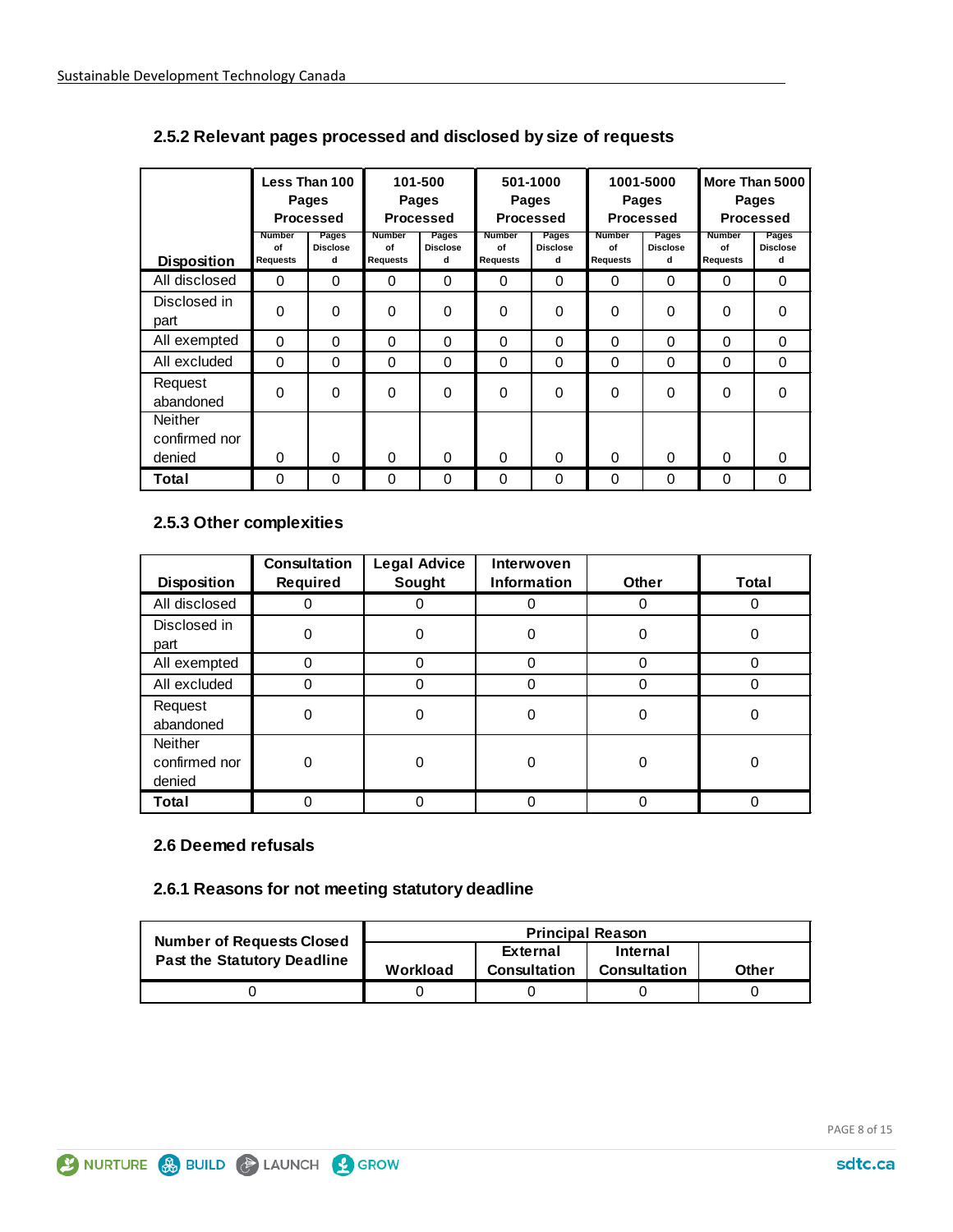#### **2.6.2 Number of days past deadline**

| <b>Number of Days Past</b><br><b>Deadline</b> | <b>Number of Requests</b><br><b>Past Deadline Where</b><br><b>No Extension Was</b><br>Taken | <b>Number of Requests</b><br><b>Past Deadline Where</b><br><b>An Extension Was</b><br>Taken | Total |
|-----------------------------------------------|---------------------------------------------------------------------------------------------|---------------------------------------------------------------------------------------------|-------|
| 1 to 15 days                                  |                                                                                             |                                                                                             |       |
| 16 to 30 days                                 |                                                                                             |                                                                                             |       |
| 31 to 60 days                                 |                                                                                             |                                                                                             |       |
| 61 to 120 days                                |                                                                                             |                                                                                             |       |
| 121 to 180 days                               |                                                                                             |                                                                                             |       |
| 181 to 365 days                               |                                                                                             |                                                                                             |       |
| More than 365 days                            |                                                                                             |                                                                                             |       |
| Total                                         |                                                                                             |                                                                                             |       |

#### **2.7 Requests for translation**

| <b>Translation Requests</b> | Accepted | <b>Refused</b> | Total |
|-----------------------------|----------|----------------|-------|
| English to French           |          |                |       |
| French to English           |          |                |       |
| Total                       |          |                |       |

#### **Part 3: Disclosures Under Subsections 8(2) and 8(5)**

| Paragraph 8(2)(e) | Paragraph 8(2)(m) | Subsection 8(5) | ™otaı |
|-------------------|-------------------|-----------------|-------|
|                   |                   |                 |       |

#### **Part 4: Requests for Correction of Personal Information and Notations**

| <b>Disposition for Correction Requests Received</b> | Number |
|-----------------------------------------------------|--------|
| Notations attached                                  |        |
| Requests for correction accepted                    |        |
| Total                                               |        |

#### **Part 5: Extensions**

#### **5.1 Reasons for extensions and disposition of requests**

|                                                         | 15(a)(i)                               | 15(a)(ii)<br>Consultation | 15(b)        |                              |
|---------------------------------------------------------|----------------------------------------|---------------------------|--------------|------------------------------|
| Disposition of Requests Where<br>an Extension Was Taken | Interference<br><b>With Operations</b> | <b>Section 70</b>         | <b>Other</b> | Translation or<br>Conversion |
| All disclosed                                           |                                        |                           |              |                              |
| Disclosed in part                                       |                                        |                           |              |                              |
| All exempted                                            |                                        |                           |              |                              |
| All excluded                                            |                                        |                           |              |                              |
| No records exist                                        |                                        |                           |              |                              |
| Request abandoned                                       |                                        |                           |              |                              |
| Total                                                   |                                        |                           |              |                              |

SINURTURE & BUILD & LAUNCH & GROW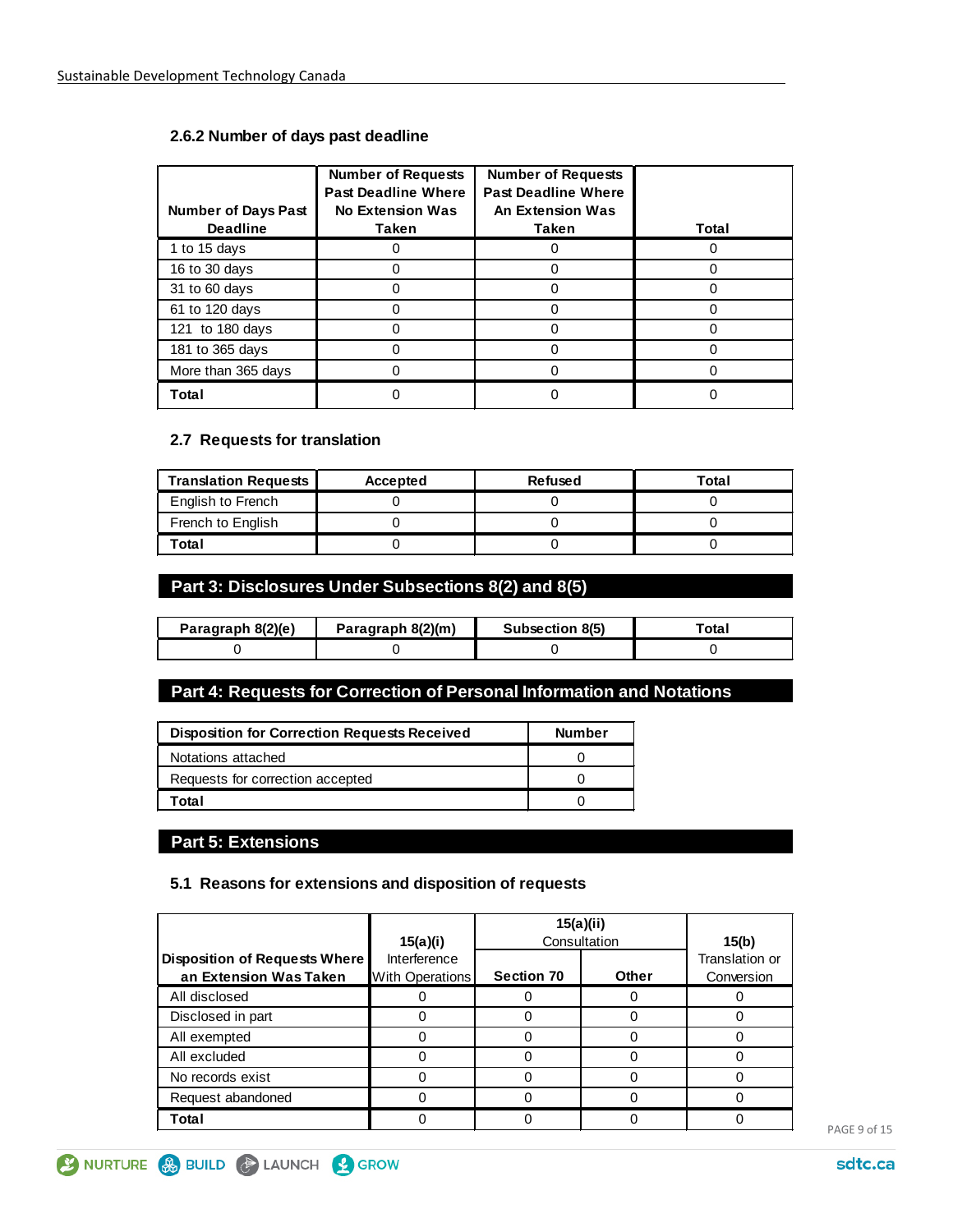#### **5.2 Length of extensions**

|                             | 15(a)(i)                        | 15(a)(ii)         | Consultation | 15(b)                   |
|-----------------------------|---------------------------------|-------------------|--------------|-------------------------|
| <b>Length of Extensions</b> | Interference with<br>operations | <b>Section 70</b> | <b>Other</b> | Translation<br>purposes |
| 1 to 15 days                |                                 |                   |              |                         |
| 16 to 30 days               |                                 |                   |              |                         |
| Total                       |                                 |                   |              |                         |

## **Part 6: Consultations Received From Other Institutions and Organizations**

**6.1 Consultations received from other Government of Canada institutions and other organizations**

| <b>Consultations</b>                              | Other<br>Government of<br>Canada<br><b>Institutions</b> | Number of<br><b>Pages to Review</b> | Other<br><b>Organizations</b> | Number of<br><b>Pages to Review</b> |
|---------------------------------------------------|---------------------------------------------------------|-------------------------------------|-------------------------------|-------------------------------------|
| Received during the reporting<br>period           | 0                                                       | 0                                   | 0                             |                                     |
| Outstanding from the previous<br>reporting period | 0                                                       |                                     | O                             |                                     |
| Total                                             |                                                         |                                     |                               |                                     |
| Closed during the reporting<br>period             | 0                                                       | 0                                   | 0                             | 0                                   |
| Pending at the end of the<br>reporting period     | 0                                                       |                                     |                               |                                     |

**6.2 Recommendations and completion time for consultations received from other Government of Canada institutions**

|                           | <b>Number of Days Required to Complete Consultation Requests</b> |          |          |          |          |        |             |          |
|---------------------------|------------------------------------------------------------------|----------|----------|----------|----------|--------|-------------|----------|
|                           |                                                                  |          |          |          |          |        | <b>More</b> |          |
|                           |                                                                  | 16 to    | $31$ to  | 61 to    | 121 to   | 181 to | Than        |          |
|                           | 1 to 15                                                          | 30       | 60       | 120      | 180      | 365    | 365         |          |
| Recommendation            | Days                                                             | Days     | Days     | Days     | Days     | Days   | Days        | Total    |
| All disclosed             | 0                                                                | 0        | 0        | 0        | $\Omega$ | 0      | 0           | 0        |
| Disclosed in part         | 0                                                                | 0        | $\Omega$ | 0        | $\Omega$ | 0      | $\Omega$    | $\Omega$ |
| All exempted              | $\Omega$                                                         | $\Omega$ | $\Omega$ | 0        | $\Omega$ | 0      | $\Omega$    | $\Omega$ |
| All excluded              | $\Omega$                                                         | $\Omega$ | $\Omega$ | $\Omega$ | $\Omega$ | 0      | $\Omega$    | $\Omega$ |
| Consult other institution | $\Omega$                                                         | $\Omega$ | $\Omega$ | 0        | $\Omega$ | 0      | $\Omega$    | $\Omega$ |
| Other                     | 0                                                                | $\Omega$ | 0        | 0        | $\Omega$ | 0      | $\Omega$    | 0        |
| Total                     | 0                                                                | 0        | $\Omega$ | 0        | $\Omega$ | 0      | $\Omega$    | $\Omega$ |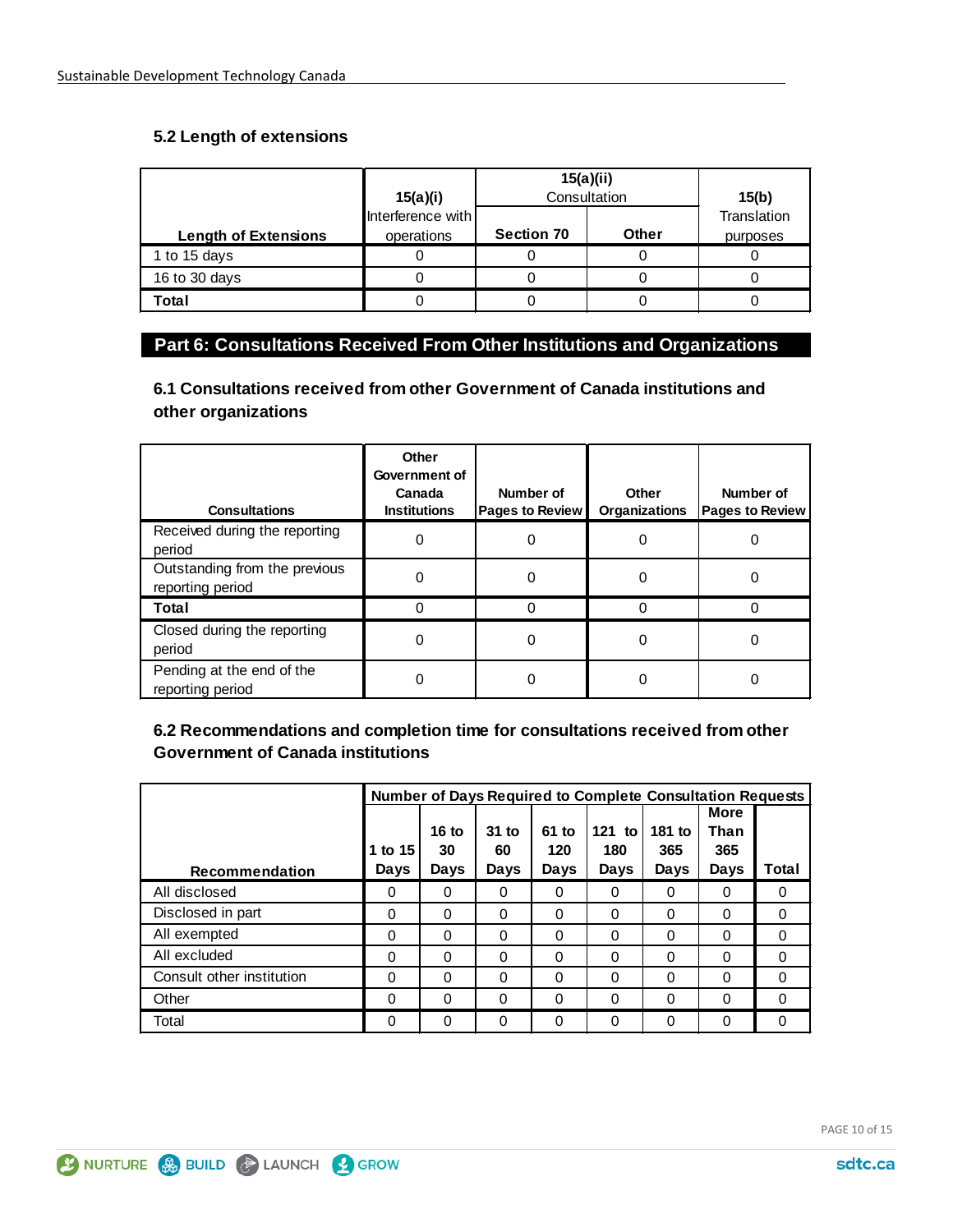|                           | Number of days required to complete consultation requests |          |          |          |          |        |             |          |
|---------------------------|-----------------------------------------------------------|----------|----------|----------|----------|--------|-------------|----------|
|                           |                                                           |          |          |          |          |        | <b>More</b> |          |
|                           |                                                           | 16 to    | $31$ to  | 61 to    | $121$ to | 181 to | Than        |          |
|                           | 1 to 15                                                   | 30       | 60       | 120      | 180      | 365    | 365         |          |
| <b>Recommendation</b>     | Days                                                      | Days     | Days     | Days     | Days     | Days   | Days        | Total    |
| All disclosed             | 0                                                         | 0        | 0        | 0        | O        | 0      | 0           | 0        |
| Disclosed in part         | 0                                                         | $\Omega$ | $\Omega$ | $\Omega$ | 0        | 0      | $\Omega$    | 0        |
| All exempted              | 0                                                         | $\Omega$ | 0        | 0        | 0        | 0      | 0           | 0        |
| All excluded              | 0                                                         | $\Omega$ | $\Omega$ | 0        | $\Omega$ | 0      | 0           | 0        |
| Consult other institution | 0                                                         | $\Omega$ | $\Omega$ | 0        | 0        | 0      | $\Omega$    | 0        |
| Other                     | $\Omega$                                                  | $\Omega$ | $\Omega$ | $\Omega$ | 0        | 0      | $\Omega$    | $\Omega$ |
| Total                     | 0                                                         | $\Omega$ | 0        | 0        | $\Omega$ | 0      | 0           | 0        |

#### **6.3 Recommendations and completion time for consultations received from other organizations**

## **Part 7: Completion Time of Consultations on Cabinet Confidences**

| Number of<br>Days | Number<br>οf<br>Requests | Pages<br><b>Processed</b><br>Pages<br><b>Disclose</b><br>d | Number<br>of<br><b>Requests</b> | 101-500 Pages<br><b>Processed</b><br>Pages<br><b>Disclose</b><br>d | Number<br>of<br>Requests | ᠊ᡂᠠᢇ᠇ᡂ<br>Pages<br><b>Dreeger</b> Pages<br><b>Disclose</b><br>d | <b>Number</b><br>οf<br>Requests | <del>סטטכ-דעטו</del><br><b>Pages</b><br><b>Dreeger</b> Pages<br><b>Disclose</b><br>d | <b>Number</b><br>of<br><b>Requests</b> | <u>More than poop</u><br><b>Pages</b><br><b>Dreeges</b><br><b>Disclose</b><br>d |
|-------------------|--------------------------|------------------------------------------------------------|---------------------------------|--------------------------------------------------------------------|--------------------------|-----------------------------------------------------------------|---------------------------------|--------------------------------------------------------------------------------------|----------------------------------------|---------------------------------------------------------------------------------|
| 1 to 15           | 0                        | 0                                                          | $\Omega$                        | 0                                                                  | $\Omega$                 | 0                                                               | $\Omega$                        | 0                                                                                    | 0                                      | $\Omega$                                                                        |
| 16 to 30          | 0                        | $\Omega$                                                   | 0                               | 0                                                                  | $\Omega$                 | 0                                                               | 0                               | 0                                                                                    | 0                                      | $\Omega$                                                                        |
| 31 to 60          | 0                        | $\Omega$                                                   | $\Omega$                        | 0                                                                  | $\Omega$                 | 0                                                               | 0                               | 0                                                                                    | 0                                      | $\Omega$                                                                        |
| 61 to 120         | 0                        | $\Omega$                                                   | 0                               | 0                                                                  | 0                        | 0                                                               | 0                               | 0                                                                                    | 0                                      | $\Omega$                                                                        |
| 121 to 180        | 0                        | 0                                                          | $\Omega$                        | 0                                                                  | 0                        | 0                                                               | 0                               | 0                                                                                    | 0                                      | $\Omega$                                                                        |
| 181 to 365        | 0                        | 0                                                          | $\Omega$                        | 0                                                                  | $\Omega$                 | 0                                                               | 0                               | 0                                                                                    | 0                                      | 0                                                                               |
| More than 365     | $\Omega$                 | $\Omega$                                                   | $\Omega$                        | 0                                                                  | 0                        | 0                                                               | 0                               | 0                                                                                    | 0                                      | $\Omega$                                                                        |
| Total             | 0                        | 0                                                          | 0                               | 0                                                                  | 0                        | 0                                                               | 0                               | 0                                                                                    | 0                                      | $\Omega$                                                                        |

## **7.1 Requests with Legal Services**

#### **7.2 Requests with Privy Council Office**

| Number of<br>Days | Number<br>of<br>Requests | Pages<br><b>Processed</b><br>Pages<br><b>Disclose</b><br>d | Number<br>of<br><b>Requests</b> | 101-500 Pages<br><b>Processed</b><br>Pages<br><b>Disclose</b><br>d | <b>Number</b><br>of<br>Requests | <b>501-1000</b><br>Pages<br><b>Dread</b> Pages<br><b>Disclose</b><br>d | <b>Number</b><br>Ωf<br>Requests | T <del>UU 1-3UUU</del><br><b>Pages</b><br><b>Dread</b> Pages<br><b>Disclose</b><br>d | <b>Pages</b><br><b>Number</b><br>of<br>Requests | <del>more than suuu</del><br><b>Drocage</b><br>imberederen<br><b>Disclose</b><br>d |
|-------------------|--------------------------|------------------------------------------------------------|---------------------------------|--------------------------------------------------------------------|---------------------------------|------------------------------------------------------------------------|---------------------------------|--------------------------------------------------------------------------------------|-------------------------------------------------|------------------------------------------------------------------------------------|
| 1 to 15           | 0                        | $\Omega$                                                   | $\Omega$                        | $\Omega$                                                           | $\Omega$                        | 0                                                                      | $\Omega$                        | 0                                                                                    | 0                                               | $\Omega$                                                                           |
| 16 to 30          | $\Omega$                 | $\Omega$                                                   | $\Omega$                        | 0                                                                  | $\Omega$                        | 0                                                                      | 0                               | 0                                                                                    | $\Omega$                                        | 0                                                                                  |
| 31 to 60          | 0                        | $\Omega$                                                   | $\Omega$                        | 0                                                                  | $\Omega$                        | 0                                                                      | 0                               | 0                                                                                    | 0                                               | 0                                                                                  |
| 61 to 120         | 0                        | $\Omega$                                                   | 0                               | 0                                                                  | $\Omega$                        | 0                                                                      | 0                               | 0                                                                                    | 0                                               | 0                                                                                  |
| 121 to 180        | $\Omega$                 | $\Omega$                                                   | $\Omega$                        | 0                                                                  | $\Omega$                        | 0                                                                      | $\Omega$                        | 0                                                                                    | $\Omega$                                        | 0                                                                                  |
| 181 to 365        | $\Omega$                 | $\Omega$                                                   | $\Omega$                        | 0                                                                  | $\Omega$                        | 0                                                                      | 0                               | 0                                                                                    | $\Omega$                                        | 0                                                                                  |
| More than 365     | $\Omega$                 | $\Omega$                                                   | $\Omega$                        | 0                                                                  | $\Omega$                        | $\Omega$                                                               | 0                               | 0                                                                                    | $\Omega$                                        | $\Omega$                                                                           |
| Total             | 0                        | $\Omega$                                                   | $\Omega$                        | 0                                                                  | $\Omega$                        | 0                                                                      | 0                               | ი                                                                                    | $\Omega$                                        | $\Omega$                                                                           |

PAGE 11 of 15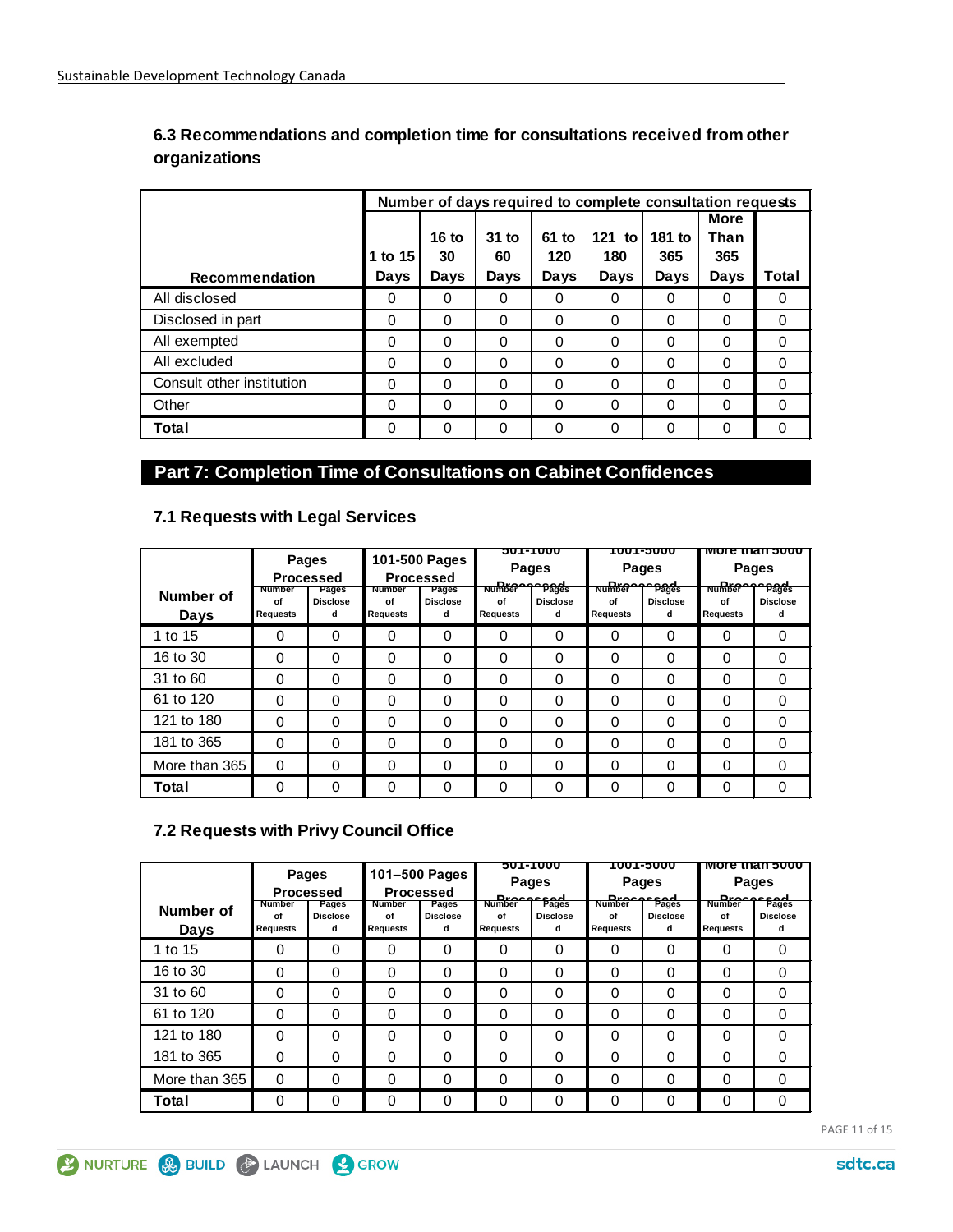#### **Part 8: Complaints and Investigations Notices Received**

| <b>Section 31</b> | <b>Section 33</b> | <b>Section 35</b> | <b>Court action</b> | <sup>-</sup> otal |
|-------------------|-------------------|-------------------|---------------------|-------------------|
|                   |                   |                   |                     |                   |

## **Part 9: Privacy Impact Assessments (PIAs)**

**Number of PIA(s)** completed  $\qquad$  0

## **Part 10: Resources Related to the** *Privacy Act*

#### **10.1 Costs**

| <b>Expenditures</b>               | <b>Amount</b> |         |
|-----------------------------------|---------------|---------|
| <b>Salaries</b>                   | \$5,490       |         |
| Overtime                          | \$0           |         |
| Goods and Services                |               | \$1,442 |
| • Professional services contracts | \$1,442       |         |
| • Other                           |               |         |
| Total                             |               | \$6,932 |

#### **10.2 Human Resources**

| <b>Resources</b>                 | <b>Person Years</b><br><b>Dedicated to Privacy</b><br><b>Activities</b> |
|----------------------------------|-------------------------------------------------------------------------|
| Full-time employees              | 0.09                                                                    |
| Part-time and casual employees   | 0.00                                                                    |
| Regional staff                   | 0.00                                                                    |
| Consultants and agency personnel | 0.01                                                                    |
| <b>Students</b>                  | 0.00                                                                    |
| Total                            | 0.10                                                                    |

**Note:** Enter values to two decimal places.

PAGE 12 of 15

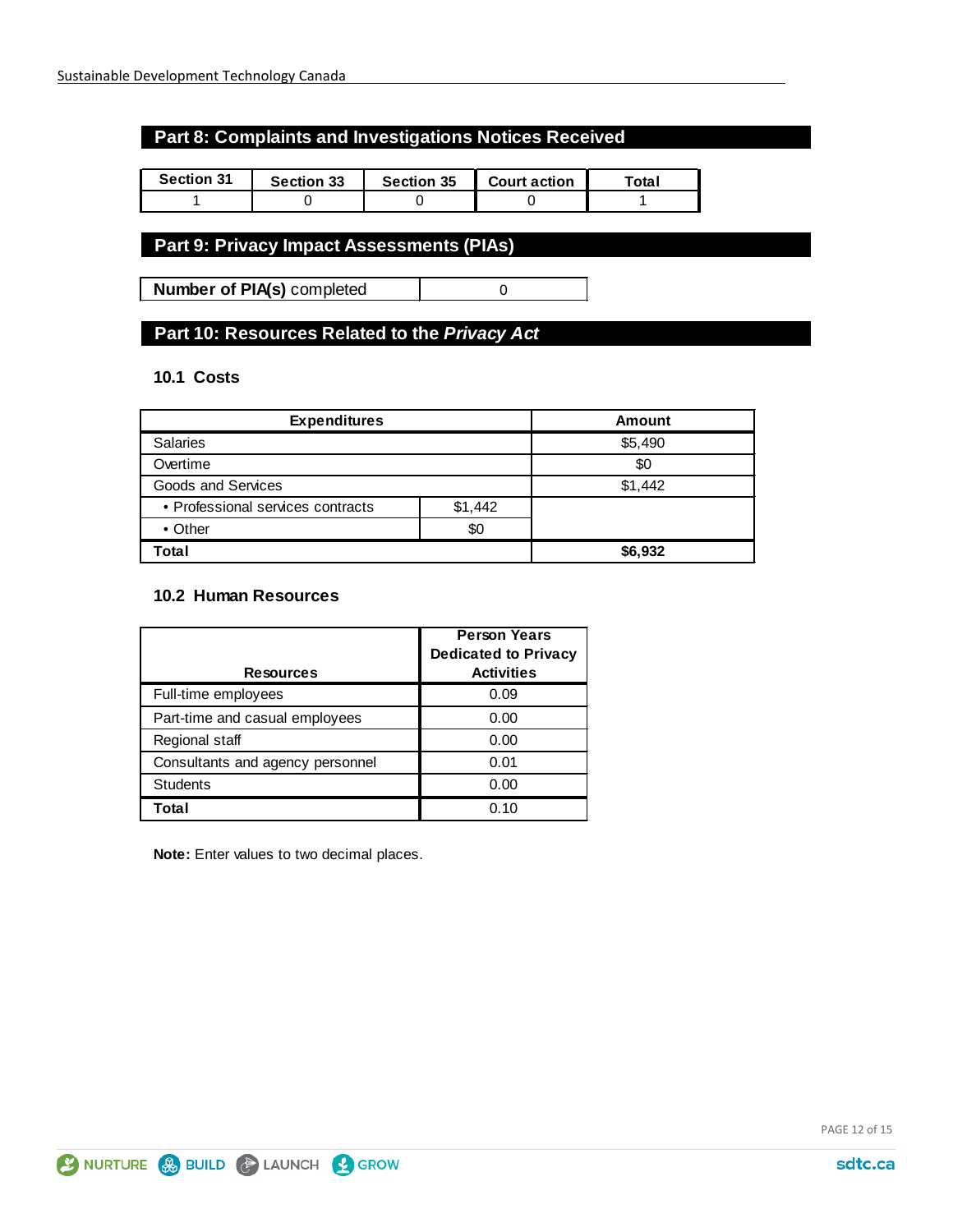## APPENDIX B – Additional Reporting Requirements

|  |  |  | <b>Completed Privacy Impact Assessments (PIAs)</b> |  |
|--|--|--|----------------------------------------------------|--|
|--|--|--|----------------------------------------------------|--|

| <b>Institution</b>                        | <b>Number of Completed PIAs</b> |
|-------------------------------------------|---------------------------------|
| Sustainable Development Technology Canada |                                 |

PAGE 13 of 15

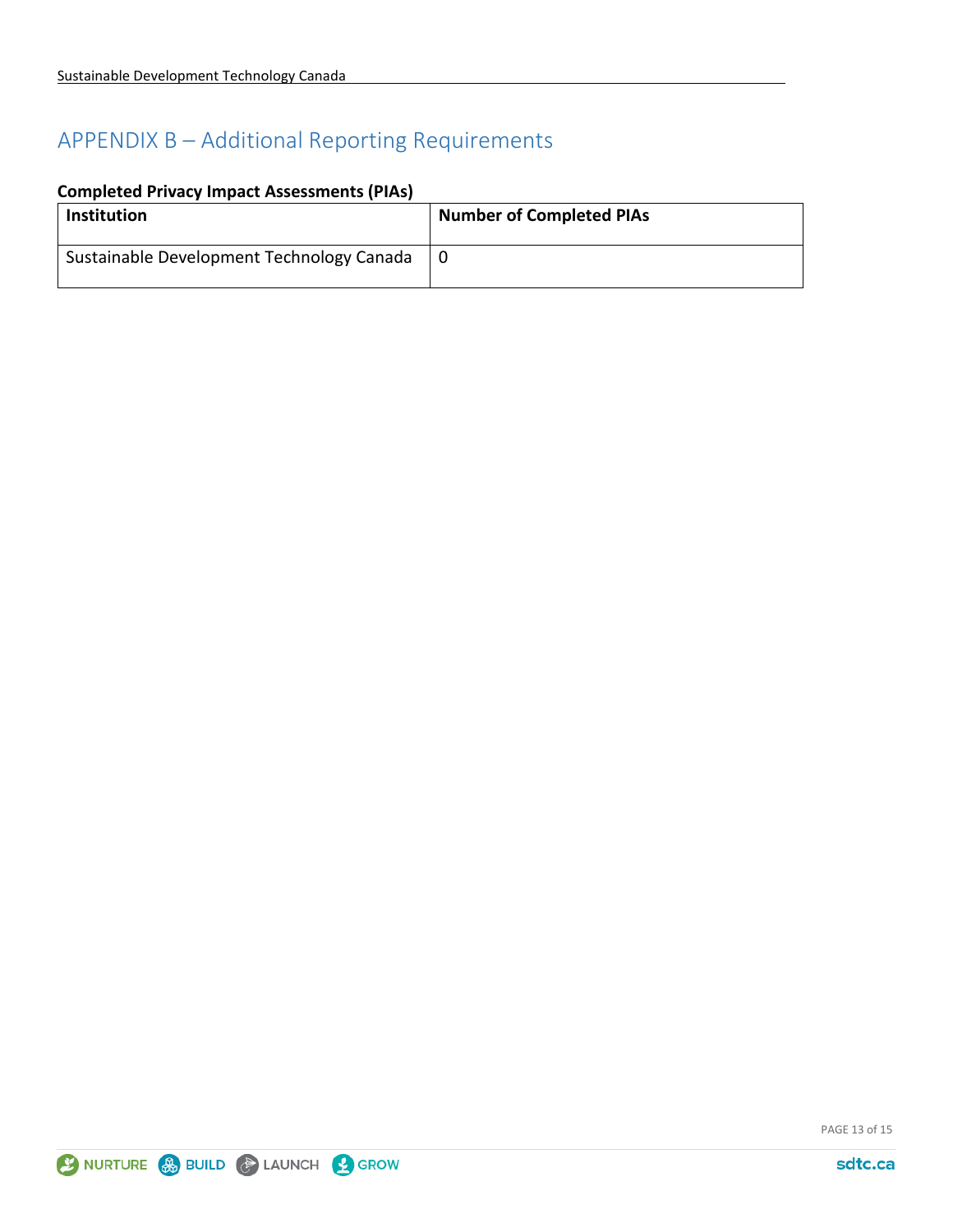## **APPENDIX C - Delegation Order**

Privacy Act

The designated Head of the Canadian Foundation for Sustainable Development Technology, pursuant to section 73 of the Privacy Act<sup>\*</sup>, hereby designates the persons holding the positions set out in the schedule attached hereto to exercise the powers and functions of the head of the institution under the sections of the Act set out in the schedule opposite each position.

President & CEO

Date: May 29, 2018

\*S.C. 1980-82, c.111

PAGE 14 of 15